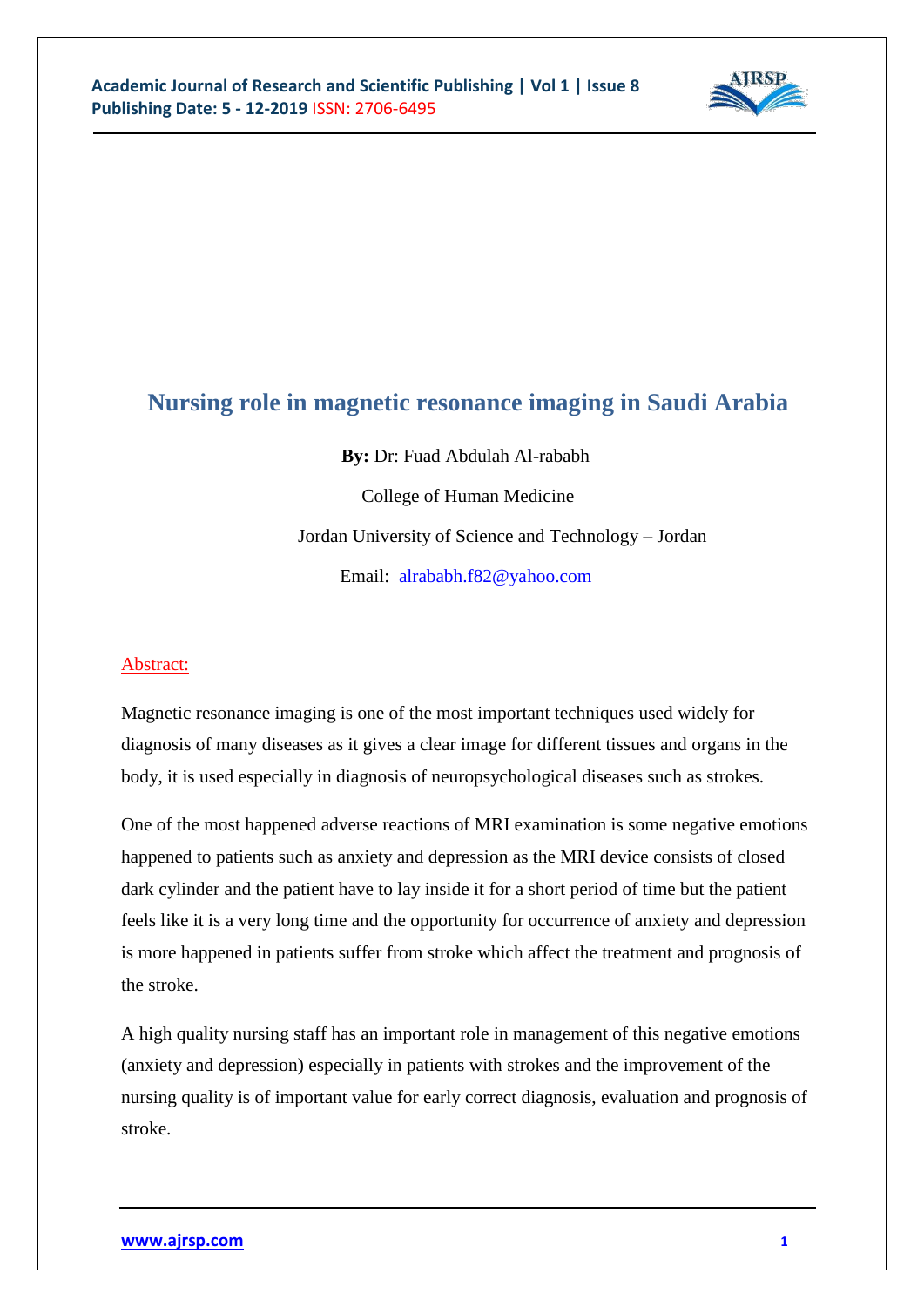

There are a great difference between the responsibilities of the conventional nursing in MRI and the responsibilities of the high quality nursing in MRI as it is divided into three stages before the MRI examination, during the MRI and after the MRI examination and patient discharge.

A huge study was done in a hospital to study the effect of high quality nursing on improvement of anxiety and depression in patients suffer from stroke and the results show a significant improvement compared to the usual nursing.

Ministry of health in Saudi Arabia is giving a great interest for training and education of the nursing staff in all its hospitals to be a high quality nursing staff as it believes in its importance and effect on the correct diagnosis and the patient psychological health and complains.

### Keywords:

Resonance imaging, magnetic resonance imaging, MRI, Nursing

### Introduction:

Magnetic resonance imaging (MRI) and also called nuclear magnetic resonance imaging (NMRI) is a non-invasive method that causes no pain for imaging by exploiting the property of nuclei in the body to act like magnets and do not use ionizing radiations (1).

Any nucleus can be used with any number of protons and neutrons but hydrogen ion is always used as it is abundant in the body and is arranged randomly in the body so when strong magnet is applied the nuclei is arranged in the magnetic field so it is an imaging test that uses powerful magnet and radio waves to take clear pictures for the body(1)

The MRI is the scanning of choice nowadays in many problems in different body organs and systems especially in neurological investigations and brain strokes as it is characterized by extremely high soft tissue resolution, spatial and temporal resolution, multiple sequences and post processing techniques(1)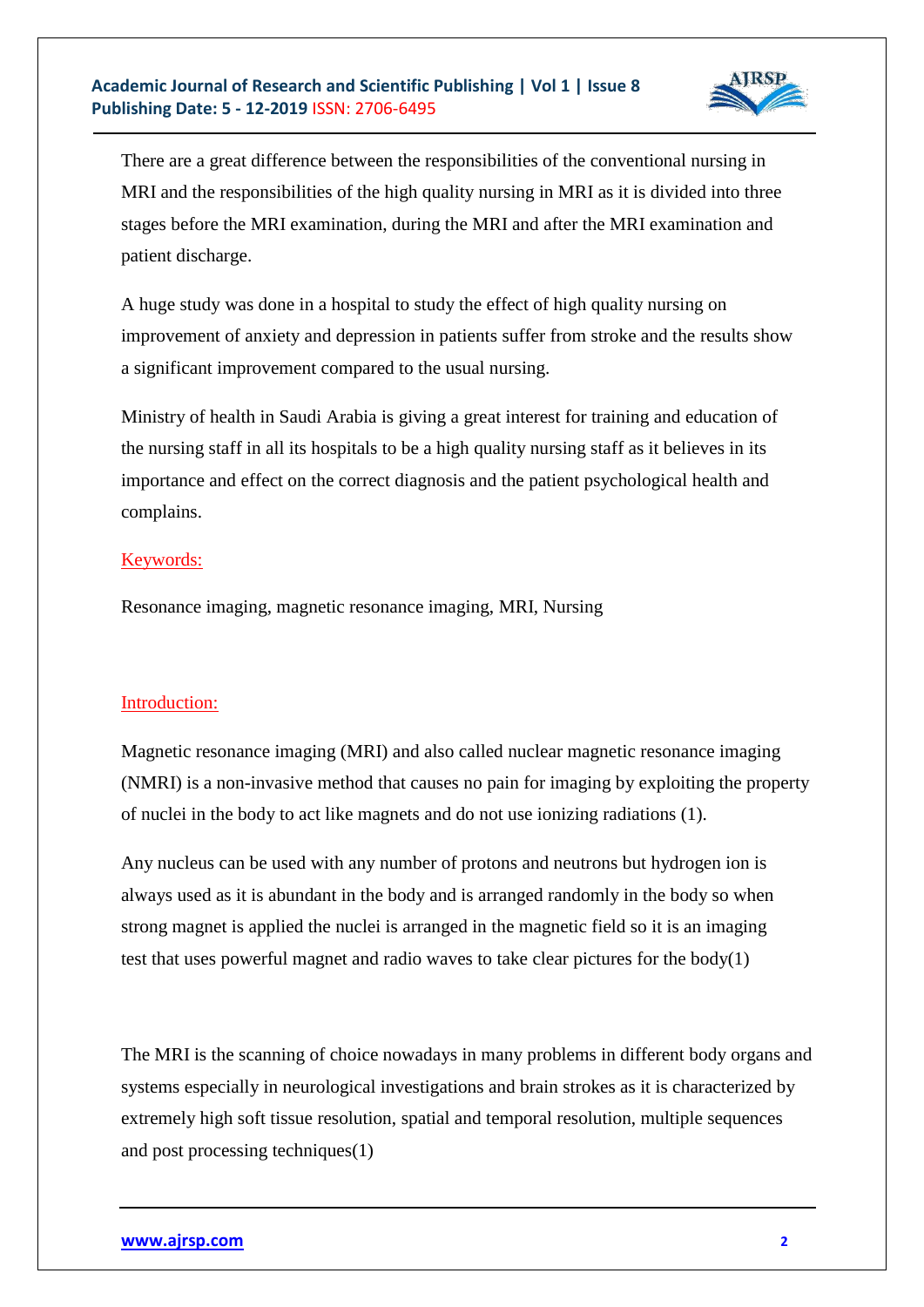

A high quality nursing staff is of great importance helping patients to get over their fear from the MRI device and manage their anxiety and depression developed from the claustrophobia happening inside the MRI device and hence help the physicians also to correct diagnosis and control the prognosis of the disease (3).

The high quality nursing has a clear plan of responsibilities to follow divided into stages to help patient to complete his MRI examination (1):

A-before the MRI examination (patient preparation)

B-during the MRI examination

c-after the MRI examination (patient discharge)

#### A-nursing responsibilities in MRI before the procedure:

1-patient must be fasting before the MRI by 4 to 6 hours so nurse must confirm this information before scanning

2-the nurse must ask the patient if he suffers from claustrophobia or close spaces afraid and inform the doctor about this information so doctor give the patient sedatives or anxiolytics to make him sleep and less tension or suggest an open MRI device as one in twenty patients require sedation because of claustrophobia , if the patient takes sedation and he is outpatient nurse must give him the discharge instructions and deliver the patient to his family or if he inpatient initiate ssfety precautions as indicated(1,2)

3-before scanning nurse must take full history from the patient and make a head-to-toe assessment and ask if he suffer from any chronic diseases that require implanted devices which contain metals as the devices elecrodes and wires may be overheated and cause burn in tissues and the electromagnetic field may cause a malfunction to the implanted device or move it from its place these devices are (1,2) :

-Heart devices such as artificial prosthetic heart valves , implanted cardioverter defibrillator or pacemaker or vascular stents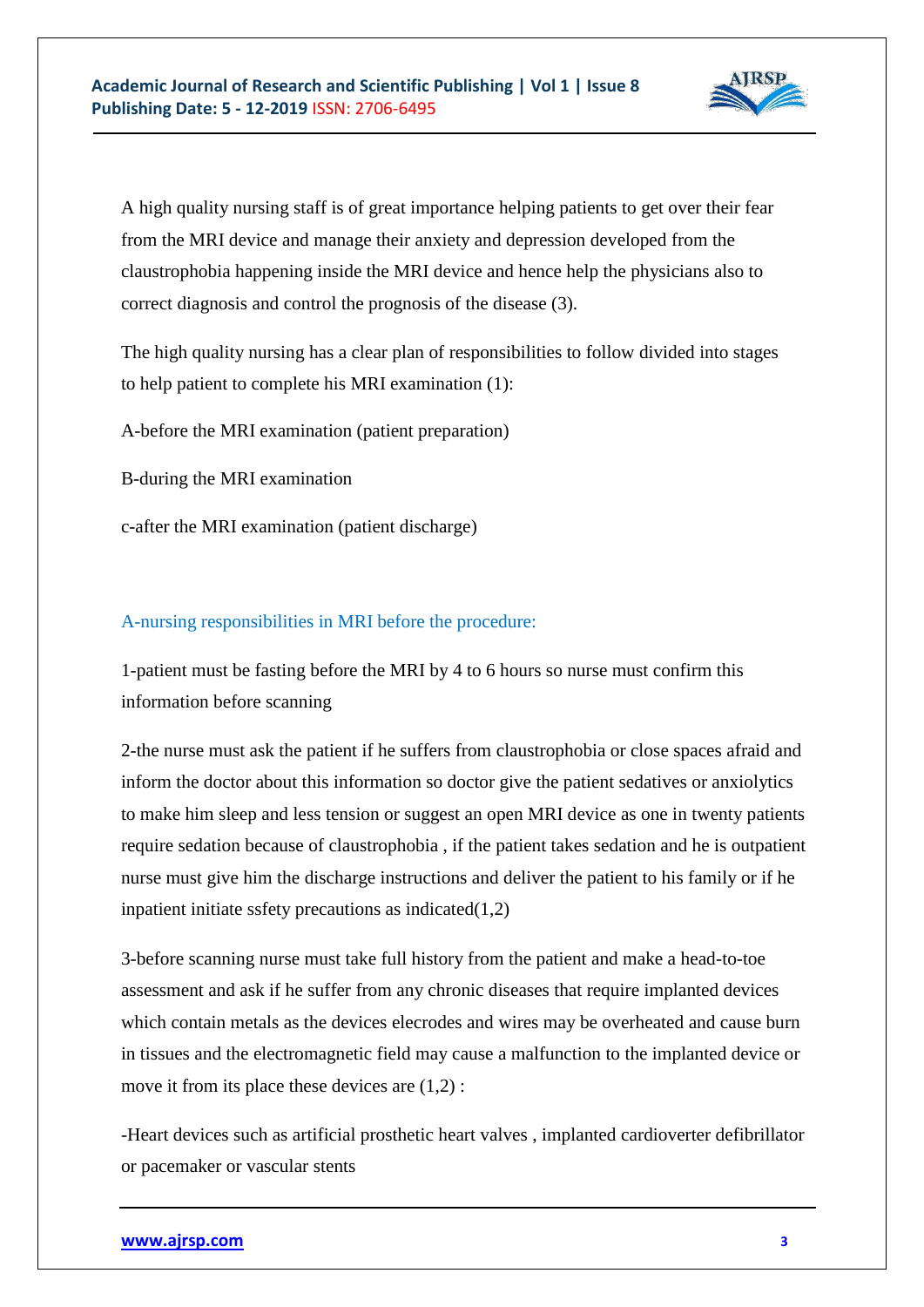

-Brain eneurysm clips

-Inner ear implants

-Intrauterine device such as loop

-Recent artificial joints, metal sheets used in bone fractures or orthopedic hardware

4-nurse must ask the patient to remove everything they wear such as:

Jewelry, watches, credit cards ,hearing aids , pens , pocketknives , eyeglasses , pins , hairpins , metal zippers , removable dental accessories , drug patches that contain metal backings , tattoos cantaining metal accessories and anything made of metal as it effect on the magnetic waves used in scanning $(1,2)$ 

5-It is important to ask patient about pregnancy or predicted pregnancy as pregnancy is contraindicated to MRI (1, 2)

6-nurse must inform the radiologist if the patient has kidney disease and require hemodialysis as it is contraindicated to give those patients contrast that contain Gadolinium as it cause nephrogenic fibroses dermopathy $(1,2)$ 

7-make sure that all equipment's used in MRI room is compatible with MRI technique other than it will be damaged

8-nurse must explain what will happen during the MRI scan to the patient and tell him that the MRI scanner will make loud banging and that he should be silent and do not move for several minutes and how to relax inside the device (1, 2)

## B- Nursing responsibility during MRI scanning:

-the nurse must ask the patient to relax and sleep perfectly while taking the images and some minor movements are allowed and ask the patient if want an ear plugs if he couldn't bear strong noising, also ask if he want a pillow or blanket (2)

-inform the patient that if he can breathe normally or will hold breathing according to the required examination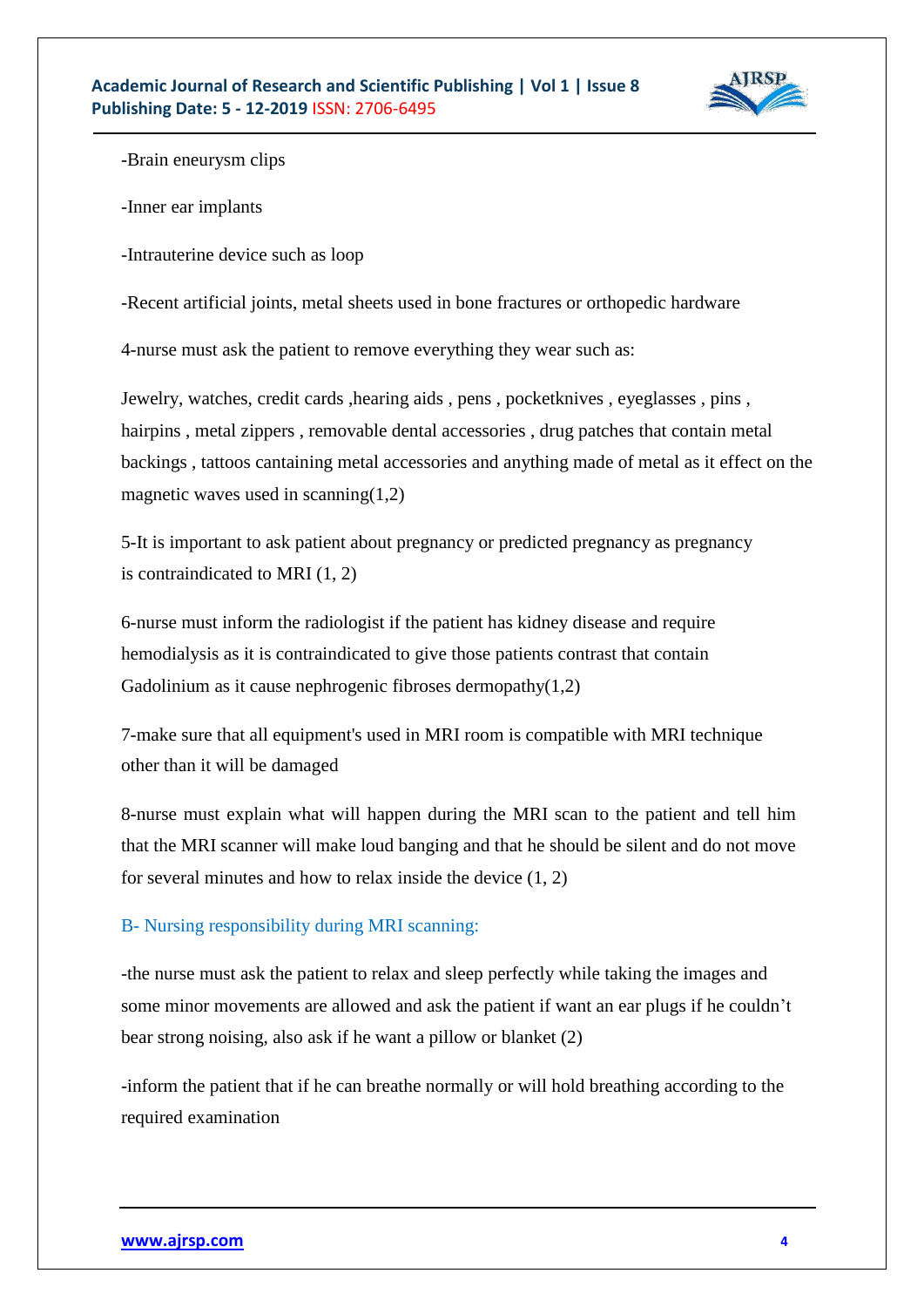

- the most important responsibility of the nurse during MRI is monitoring the patients that in need for monitoring especially who taken sedation or anesthesia to perform the MRI as they have great potential for physiological status change such as respiratory rate, oxygen saturation, temperature, heart rate and blood pressure(1).

Who are patients in need for monitoring during MRI?

- 1-patients receiving sedation or anesthesia
- 2-mentally unstable patients
- 3-physically unstable patients
- 4-neonates and pediatric patients
- 5-physiologically compromised patients
- 6-patients unable to communicate with the MRT technologist
- 7-patients undergoing MR-guided interventional procedures
- 8- Patients that may have allergy to the MRI contrast dye
- 9-high risky patients or critically ill

All those patients needs critical observation for the vital physiological parameters and ensure their safety inside the MRI device (1)

# C-nursing responsibility after the MRI procedure:

If the patient is sedated or anaesthetized nurse should transfer him to the recovery room to continue monitoring his vital parameters especially for pediatric patients and neonates as some sedatives take a relatively long time for clearance from body e.g. chloral hydrate , phenobarbital and others.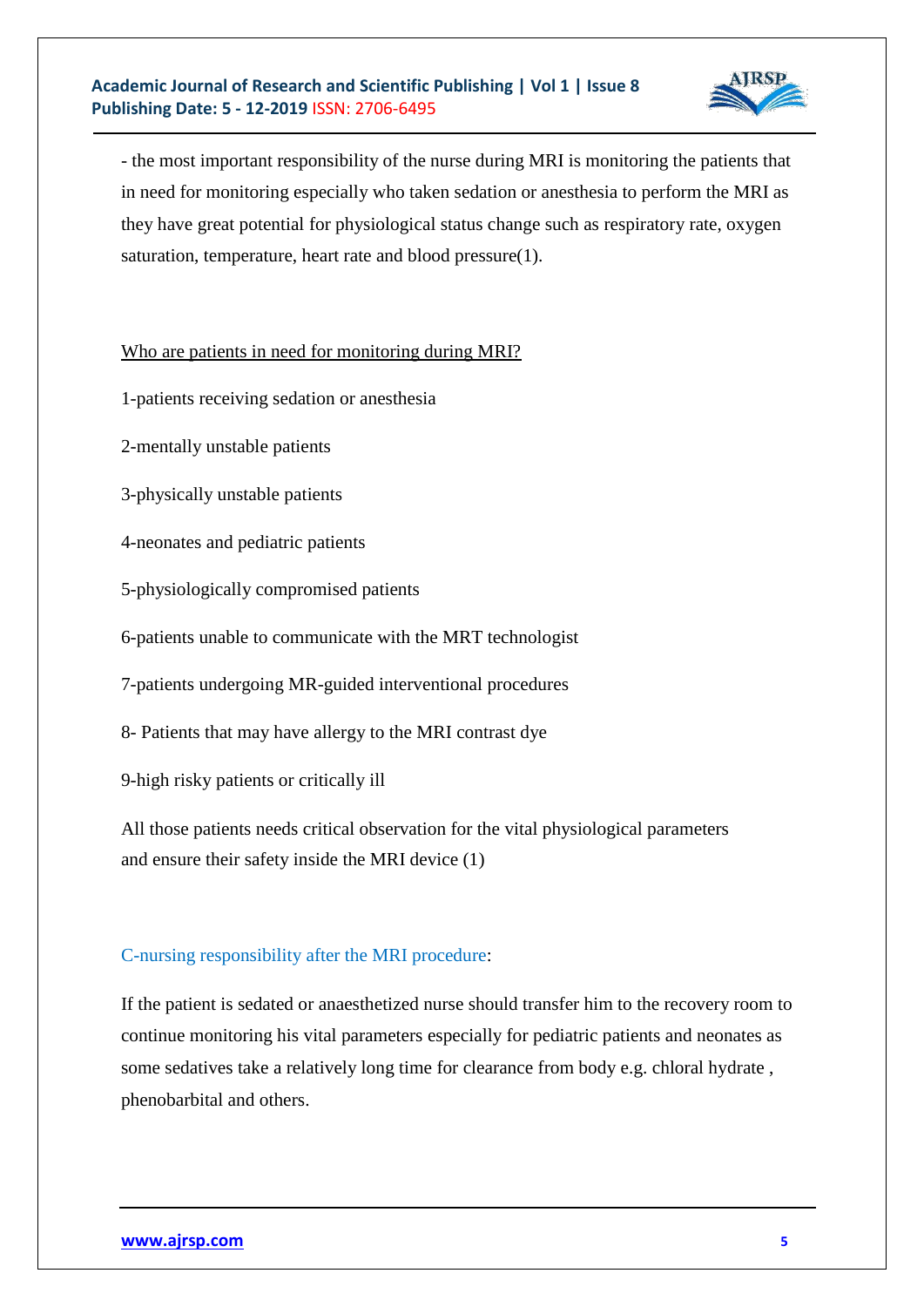

Patient shouldn't depart the MRI before we ensure he is completely conscious and alert and has stable vital signs and should be delivered to his family or accompany to drive him to home (1).

As we see the radiology nurse or nurse works in MRI should have high level of knowledge, expert and independent as they treat with wide variety of patients, they routinely start check the peripheral i.v.s.,give medications , monitor vital signs ,suction for patients , insert Foleys and help patients in their personal needs.

The nurse is the link between patients and the radiologist or technologist they inform about any unusual patient needs and vice versa

The nurse also responsible for patient sedation as it is given via intravenous administration during special procedure and also responsible for monitoring vital parameters for patients with special needs, patients from intensive care units or patients in emergency situation or pediatric patients.

The MRI examination takes a long time pateints have to stay in dark and closed place inside the MRI device which drives negative emotions to the patients such as tension, anxiety and depression and the risk will increase in case of neurological diseases and brain strokes that leads to low spirits and partial loss of self-ability or cognitive dysfunction therefore the nursing quality in MRI examination is very important to optimize the efficiency of the examination and increasing the patient compliance.

### Research questions:

We need to know the effect of high quality nursing on the negative emotion developed in patients performing MRI , the effect on the anxiety and depression especially in stroke patients who have a big opportunity for this adverse reactions so we need to measure the effect and measure the patient complains towards the nursing services he received during his MRI journey,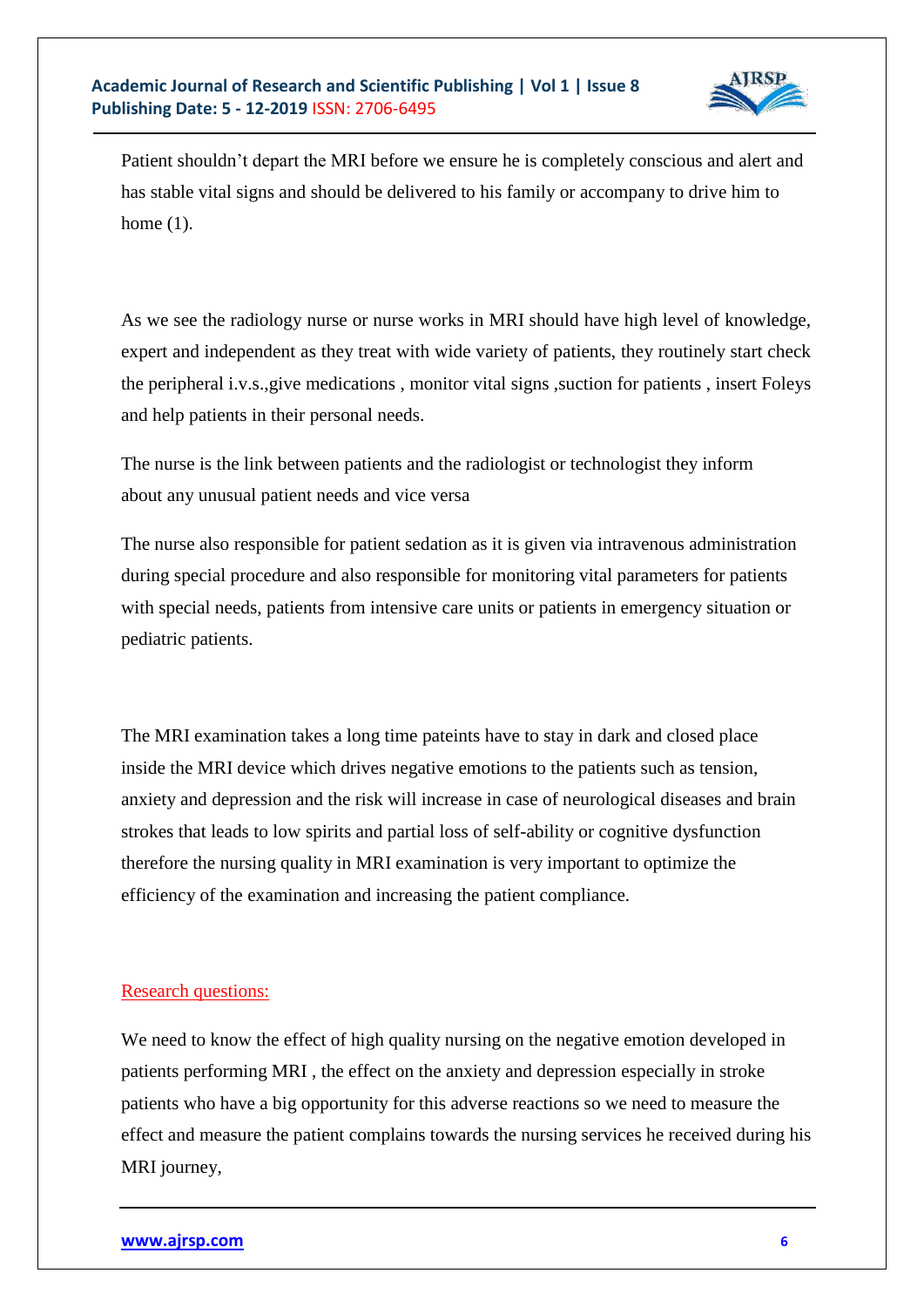

Also we want to put a hand on how to improve the quality of the nursing staff what we have to do to improve it, what is the missing parts in our health care organization to reach the best results in nursing the MRI patients.

## Previous study:

## Aim if the study:

A huge study is performed to analyze the effect of high quality nursing in improvement of anxiety and depression of patients with acute stroke in MRI examination in Liaocheng people's hospital from January 2016 to January 2017 (3).

## Methodology and objectives:

Two groups of patients are involved in the study one is the control group and the other is the observation group , the control group was treated with routine nursing according to the doctor instructions routine preparation for the examination such as safe movement from the bed , placement beside monitor ,presence of emergency drugs and one to two nurses are present and responsible for the patient , on the other hand the observation group was treated with high quality nursing in which they make full assessment of the severity of the disease ,problem solving for all difficulties facing the patient during the MRI examination immediately ,handling the anxiety and depression of the patient and establishment of data base consists of files of personal information about the patients before they discharge .

The high quality nursing staff consists of one head nurse (experience 5 working years at least and able to deal with emergency and severe diseases) , two senior nurses (experience at least 2 working years and make invasive operations perfrctly) and four to six junior nurses , the head nurse is responsible for managing the process , supervising the high quality nursing staff and handle the problems during the practical work , the senior nurses are responsible for training and assessment of junior nurses (3) .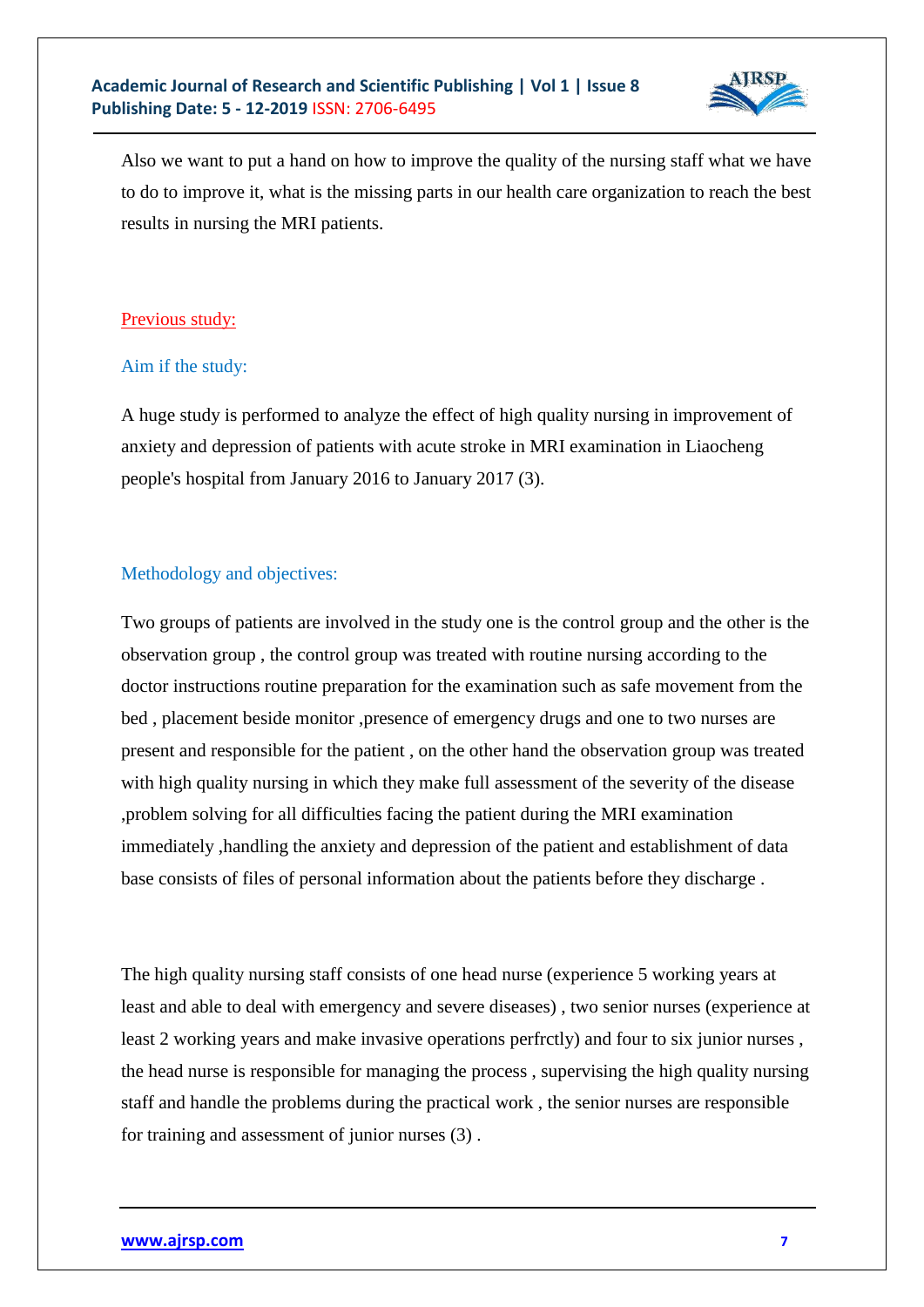

In the observation group ,full evaluation for the vital signs is done ,the examination time was determined and the nurses ,nurses are combined with the examination requirements in all stages especially for unstable patients ,safety education was done to the patients and their family and discussion of the negative emotions is done with patient also the nursing pathway is clearly shown in a table to facilitate the nursing operation and improve the quality of examination so that the warm harmonicas clean environment was created and all patients needs were assessed.

The two groups are of the same number of patients, same age average, same MRI device, same diagnosis physicians (acute stroke), and same duration of education and also suffer from other side diseases as hypertension or diabetes by the same ratio (3).

## The inclusion criteria:

- 1-all patients must be diagnosed as acute stroke
- 2-the patients must perform full MRI examination as requires in the research
- 3-the patients must have complete clinical data and signed the consent for the research

# The exclusion criteria:

1-the patient is conjugated with other diseases and performed other examinations in the same time

- 2-patients suffer from severe disease so that not completed his MRI examination
- 3-patients not allowed to do MRI scan

4-patients with history of neuropsychiatric disease as severe anxiety and or depression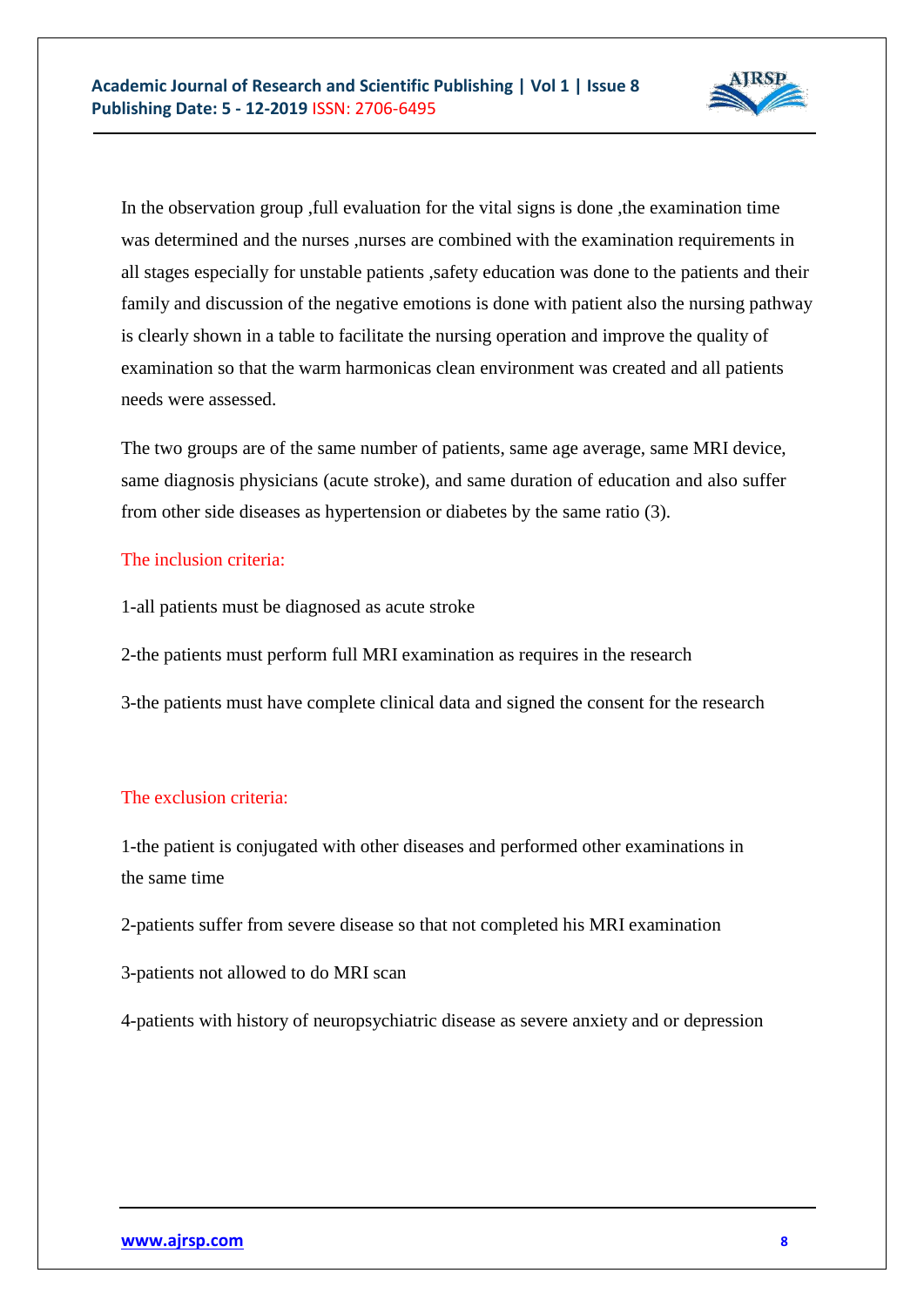

### Observation:

The researcher used self-rating anxiety scale (SAS) and self-rating depression scale (SDS) for the evaluation of anxiety and depression happened to patients during the MRI ,the scale is degreed from 0 to 100 and the higher the score is the severer the symptoms of anxiety and depression.

The nursing satisfaction is also evaluated using a questionnaire made by the hospital including questions about the nursing operation, nursing attitude with patients and problem solving and a score is given from 0 to 100 , the higher the score is the satisfaction about nursing staff is more (3).

## High quality nursing in Saudi Arabia:

Ministry of health in kingdom of Saudi Arabia gives a great interest for improvement of the nursing staff in all its hospitals and health care organisations as the ministry do lots of studies and researches about the effect of high quality nurses on the public health and their satisfaction ,the ministry improves the nursing staff through many training and education programs especially in the field of radiation nursing that includes MRI nursing and employment of head nurses from foreign countries which are leaders in field of improvement of nursing quality to manage younger nurses or those of low expert to improve their quality

The ministry do a lot of advertising programs to motivate young students (males and females) to study nursing in different regions of Saudi Arabia as there is a great need of them, we need a huge number of nursing staff so as we can improve the nursing quality in Saudi Arabia at least double the number of nursing staff available now in our ministry (4).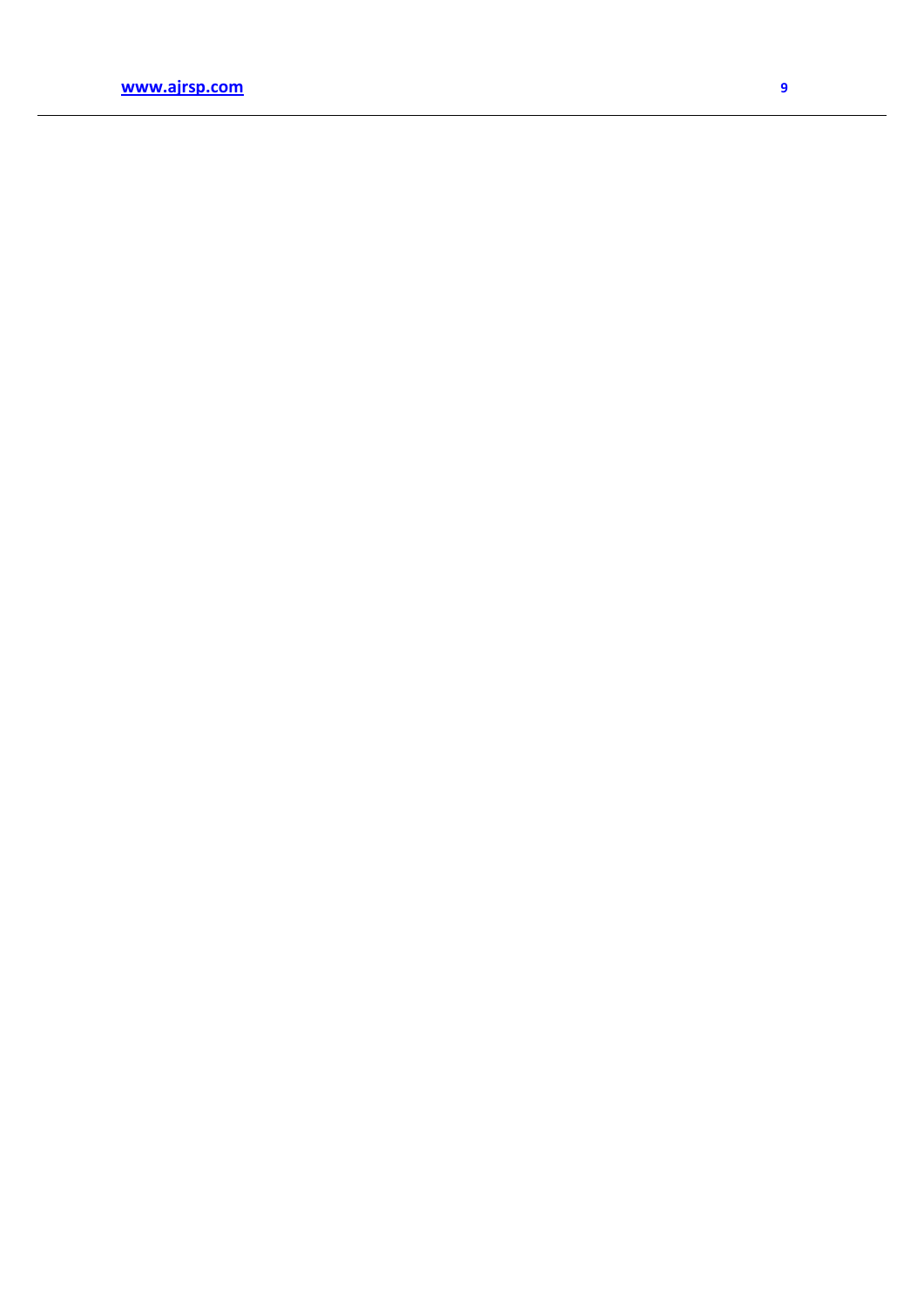

### Results:

-In the observation group the completion rate of the examination was increased and the average duration was shortened

-before the examination there is no difference in SAS and SDS scores between the two groups , the scores in control group before discharge were higher than those before examination in contrary the scores are lower in observation groups before discharge .

-the nursing satisfaction scores is significantly higher in the ovservation group than the control group (3)

### Conclusion:

A high quality nursing can significantly improve the anxiety and depression developed in patients with acute strokes due to MRI examination and that improvement lead to better completion rate for the examination ,shortening of the duration of examination and hence increase the satisfaction of patient towards nursing staff (3).

MRI examination is of significant importance in diagnosis and treatment of patients especially neuropsychological patients and those who suffer acute stroke , but MRI has some adverse reactions on the patients most important one of it is anxiety and depression in patients who have claustrophobia or who have higher opportunity for developing anxiety and depression as stroke patients .

High quality nursing staff has a great role in radiology field especially in MRI examination in management and control of negative emotions developed due to the examination in addition of their important role in nursing responsibilities before, during and after the MRI examination such as preparation of patient, removal of any metal objects with patient, intravenous injection of the sedatives for patients with claustrophobia, taking full history from the patient to know other diseases ,injection of contrast dye needed for some MRI examinations, monitoring the vital signs of patients during the examination ,helping patients with special needs and neonates or pediatric patients and finally patient discharge to his family or room safely .